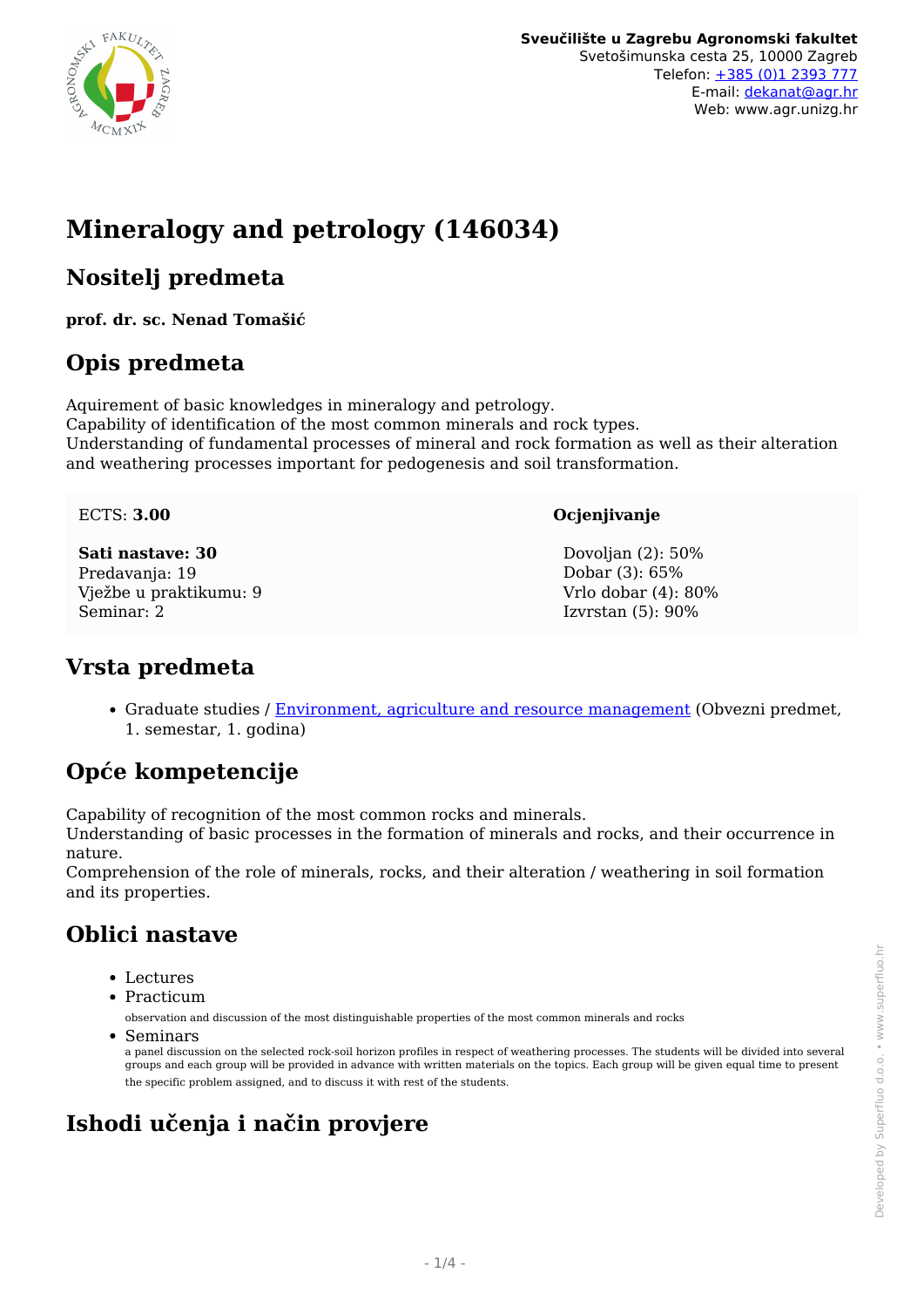

| Ishod učenja                                                                                                                                                                                                       | Način provjere |
|--------------------------------------------------------------------------------------------------------------------------------------------------------------------------------------------------------------------|----------------|
| Knowledge of the $Earth'$ ; structure, formation and<br>composition of the Earth's crust, tectonic plates, plate<br>tectonics and the related rocks formation.                                                     | Midterm exam   |
| Knowledge of basic crystallographic, physical and crystal-<br>chemical properties of minerals.                                                                                                                     | Midterm exam   |
| Knowledge of crystal-chemical classification of minerals and the<br>most common silicate and non-silicate minerals.                                                                                                | Midterm exam   |
| Knowledge of the most common types of magmatic.<br>metamorphic and sedimentary rocks.                                                                                                                              | Midterm exam   |
| Capability to identify the most common minerals and rocks.                                                                                                                                                         | Oral exam      |
| Understanding of fundamental processes in the $Earth'$ ;<br>crust important in formation of minerals and rocks.                                                                                                    | Midterm exam   |
| Knowledge and understanding of alteration and weathering<br>processes (mechanical, chemical and biogenic) of minerals and<br>rocks, in respect of pedogenesis and mineral distribution<br>throughout soil profile. | Midterm exam   |

# **Način rada**

### **Obveze nastavnika**

Regular maintenance of all forms of teaching. The time for consultations out of lectures.

#### **Obveze studenta**

Regular class attendance and completing of assigned tasks.

## **Polaganje ispita**

| Elementi<br>praćenja | Maksimalno<br>bodova ili<br>udio u ocjeni | Bodovna skala   Ocjena<br>ocjena | Broj sati<br>izravne<br>nastave | Ukupni broj<br>sati rada<br>prosječnog<br>studenta | ECTS bodovi |
|----------------------|-------------------------------------------|----------------------------------|---------------------------------|----------------------------------------------------|-------------|
| 1st midterm<br>exam  | 25%                                       |                                  |                                 |                                                    | 0.5         |
| 2nd midterm<br>exam  | 25%                                       |                                  |                                 |                                                    | 0.5         |
| Final oral exam      | 50%                                       |                                  |                                 |                                                    |             |
| Total                | 100 %                                     |                                  |                                 |                                                    | 2           |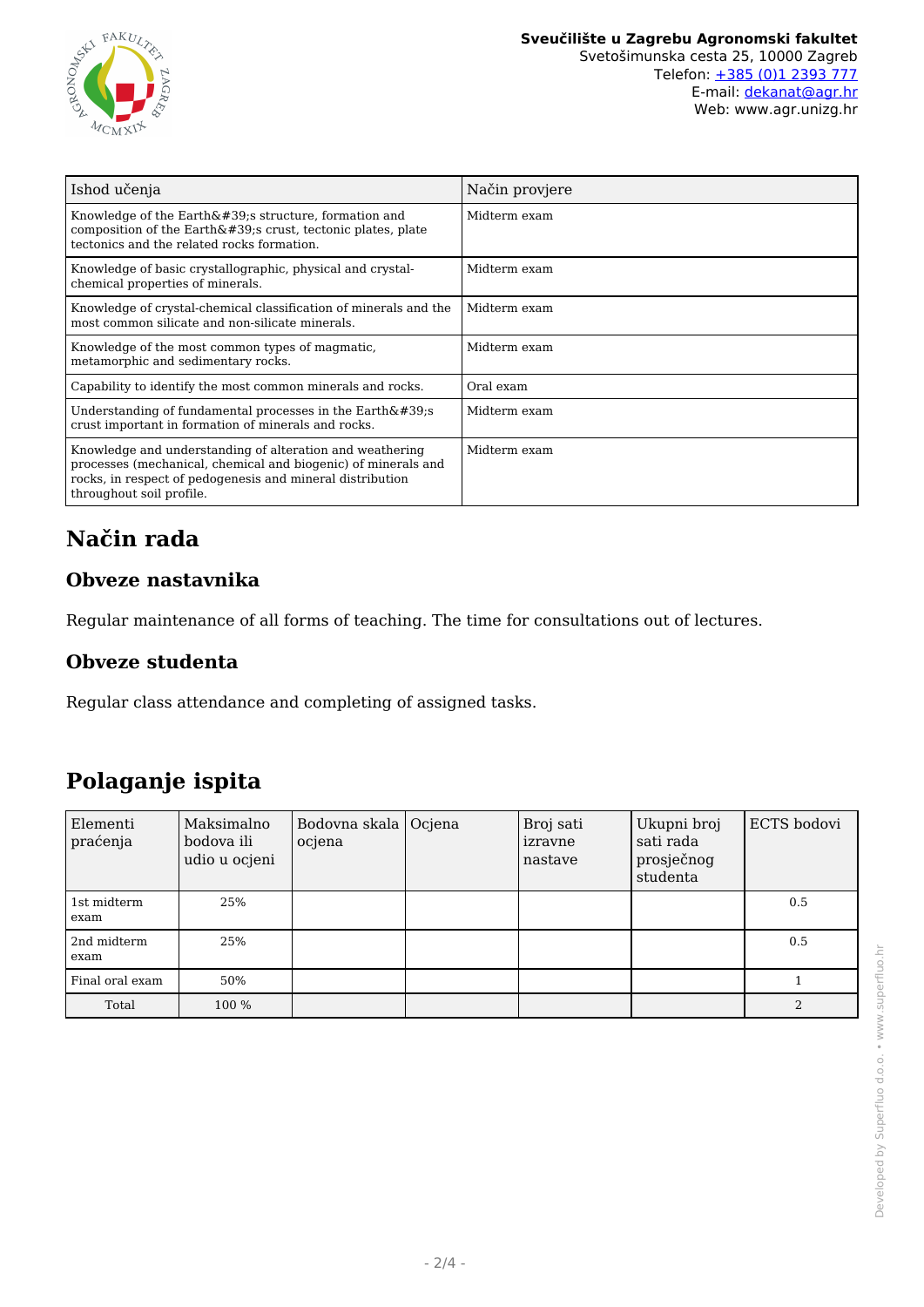

## **Tjedni plan nastave**

- 1. The Earth's composition, crust, plate tectonics, rock types and their formation L -Composition of the Earth; Formation and composition of the Earth $\&\#39$ ; crust; Lithosphere; Tectonic plates and plate tectonics; Plate margins and related magmatic processes. General classification of rocks after their formation (igneous, metamorphic, sedimentary) with basic sub-division (igneous: intrusive and extrusive; metamorphic (contact and regional); sedimentary (clastic, chemical and biogenic). Rock structure and texture. Typical representatives of each rock type discussed.
- 2. Minerals: definition and crystallographic properties L Definition of mineral (after International Mineralogical Association). Crystallographic properties of minerals: definition of crystal, crystal systems, symmetry elements, crystal faces, crystal form, crystal habit.
- 3. Physical and optical properties of minerals, Physical properties of minerals L+E Physical properties of minerals: density, hardness, cleavage, parting, colour, lustre. Observation of physical properties by examining the minerals showing specific physical features  $(Mohs\'$ s scale of hardness, different cleavage and lustre types, idiochromatic and alochromatic colours).
- 4. System of mineralogy: native elements, sulphides L Crystal-chemical fundamentals in system of mineralogy. Native elements and the most common sulphides and sulphosalts.
- 5. Oxides, hydroxides, oxisalts; Non-silicate minerals L+E The most commons oxides, hydroxides and oxisalsts (carbonates, sulphates, phosphates).Observation of the samples of the most common sulphides (pyrite, galena, sphalerite, stibnite, orpiment, realgar, tetrahedrite), oxides (corundum, hematite, cuprite, rutile, cassiterite, pyrolusite, quartz, chromite, magnetite), hydroxides (goethite, limonite) and oxysalts (calcite, dolomite, cerussite, gypsum, malachite, azurite, anglesite, halite\*).
- 6. Non-silicate minerals, Silicates: classification after SiO4 polyhedra polymerisation E+L Observation of the samples of the most common sulphides (pyrite, galena, sphalerite, stibnite, orpiment, realgar, tetrahedrite), oxides (corundum, hematite, cuprite, rutile, cassiterite, pyrolusite, quartz, chromite, magnetite), hydroxides (goethite, limonite) and oxisalts (calcite, dolomite, cerussite, gypsum, malachite, azurite, anglesite, halite\*).Classification of silicate minerals after SiO4 polyhedra polymerisation explained by the structures of the most common silicates: nesosilicates, sorosilicates, cyclosilicates, inosilicates, phyllosilicates ad tectosilicates.
- 7. Silicates: classification after SiO4 polyhedra polymerisation L Classification of silicate minerals after SiO4 polyhedra polymerisation explained by the structures of the most common silicates: nesosilicates, sorosilicates, cyclosilicates, inosilicates, phyllosilicates ad tectosilicates.
- 8. Silicates: classification after SiO4 polyhedra polymerisation, Primary silicate minerals L-Classification of silicate minerals after SiO4 polyhedra polymerisation explained by the structures of the most common silicates: nesosilicates, sorosilicates, cyclosilicates, inosilicates, phyllosilicates ad tectosilicates. Primary silicate minerals: feldspars, pyroxenes, amphiboles, olivines and micas.
- 9. Secondary silicate minerals L Secondary silicate minerals: clay minerals (kaolinite, illite, chlorites, smectites) and zeolites.
- 10. Silicate minerals E Observation of the samples of the most common silicate minerals: feldspars (potassium feldspars, plagioclase), pyroxenes, amphiboles, olivines, micas, aggregates of clay minerals, zeolites.
- 11. The most common types of rocks classification L Classification of different rocks types: igneous rocks (field classification), metamorphic rocks depending on degree of regional metamophism, classification of clastic sedimentary rocks after granulometric composition, classification of carbonate rocks, marl, loess.
- 12. The most common types of rocks classification, Rock types L+E Classification of different